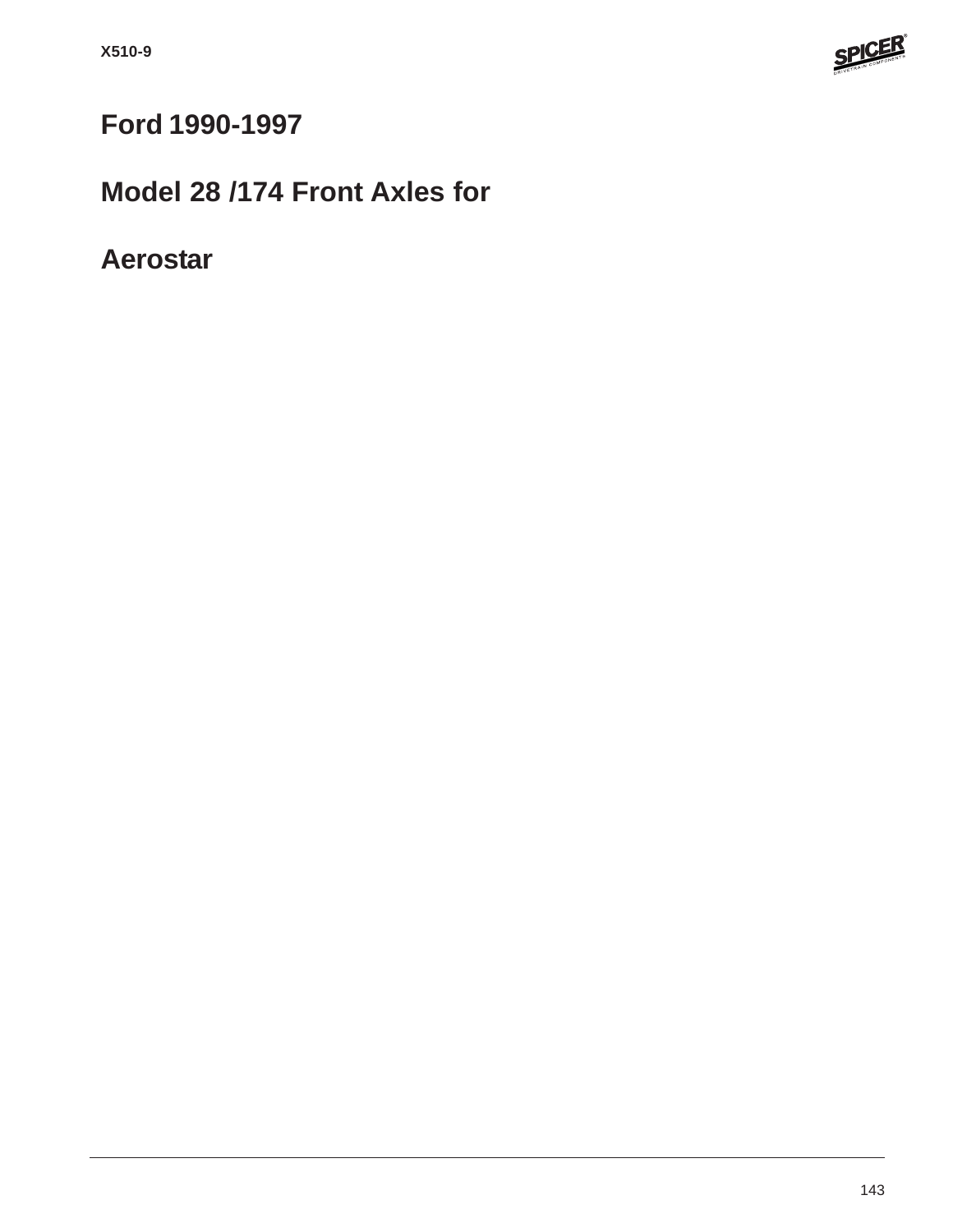

### **Exploded View Ford Model 28 /174 Front Axles**